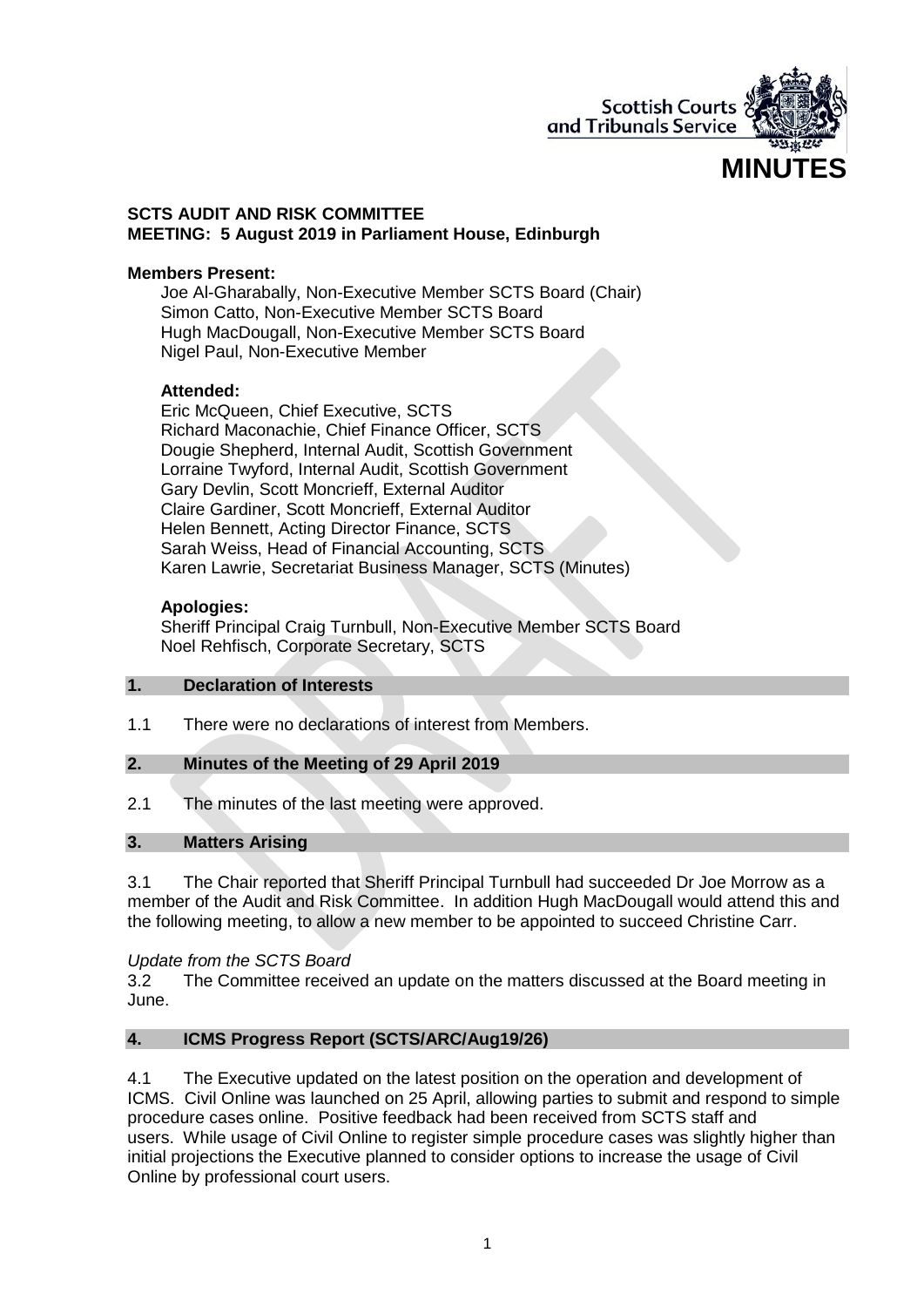4.2 In moving to business as usual a project closure report would be completed in the Autumn. This would report on the extent of benefits realised from the original business cases and progress made against recommendations from Internal and External audits and technical assurance reviews. Following project closure, individual business cases would be prepared for new developments in Office of the Public Guardian (OPG) and Tribunals. The Committee requested that, due to their oversight of the ICMS Project over the last five years, the ICMS Project Closure report should be formally sent to them as part of the closure process. This would provide transparency as to the state of the project at the point it was planned to be moved to business as usual (including any carry over items or work arounds).

### **Action: The ICMS project closure report to be shared with the Audit and Risk Committee as part of the closure process.**

4.3 An early options appraisal recommended development of the generic ICMS platform for use by OPG in preference to re-designing the existing OPG system or adopting the new HMCTS system being used in England and Wales. The ICMS discovery phase in OPG would commence in September, which would inform the new business case.

4.4 Committee members, who attended the SCTS Board meeting in June, had received a presentation on the ICMS project from inception to current state and a demonstration of the system. A similar presentation had been given to Internal and External Audit and Audit Scotland. Attendees welcomed the transparency, analysis of the lessons learnt and the strong governance now in place.

# **5. Internal Audit (SCTS/ARC/Aug19/27)**

# *Progress Report*

5.1 Internal audit reported on the good progress made with the 2019-20 Internal Audit Plan since the last meeting. Work remained on track for full completion of the plan with the audit year.

5.2 Initial scoping meetings had been held for all four reviews in the Plan. Terms of reference had been agreed for two and the remaining two would be agreed by the next meeting on 4 November. Follow-up audits had been completed for the Health and Safety Function, Data Handling & Data Protection, and Brexit. Reports would be shared with the Committee at the next meeting. Work had commenced on two follow-up audits - Workforce and Succession planning and Procurement.

# **6. External Audit (SCTS/ARC/Aug19/28)**

6.1 External Audit presented their report on the 2018-19 Annual Accounts audit. This confirmed their intention to provide an unqualified opinion on the annual accounts, regularity and on other prescribed matters.

6.2 However, the report raised a number of weaknesses in the application of financial controls and management relating to bank reconciliation and control accounts during the year. This resulted in significant additional work for both the Finance team and Auditors during the extended audit period to reconcile the accounts and provide sufficient assurance. While the SEAS migration was a factor, there remained concern over the application of controls, the skill set and turnover within the finance team. An improvement plan and succession plan was being put in place by the SCTS Finance Team to address both these areas.

6.3 Members acknowledged the additional work undertaken by External Audit and the Finance team to ensure the Audit was completed. The Committee requested that SCTS seek both External and Internal Audit's assistance in reviewing the SCTS improvement plan for financial and management controls and supporting the Executive in developing an appropriate succession plan for the Finance team.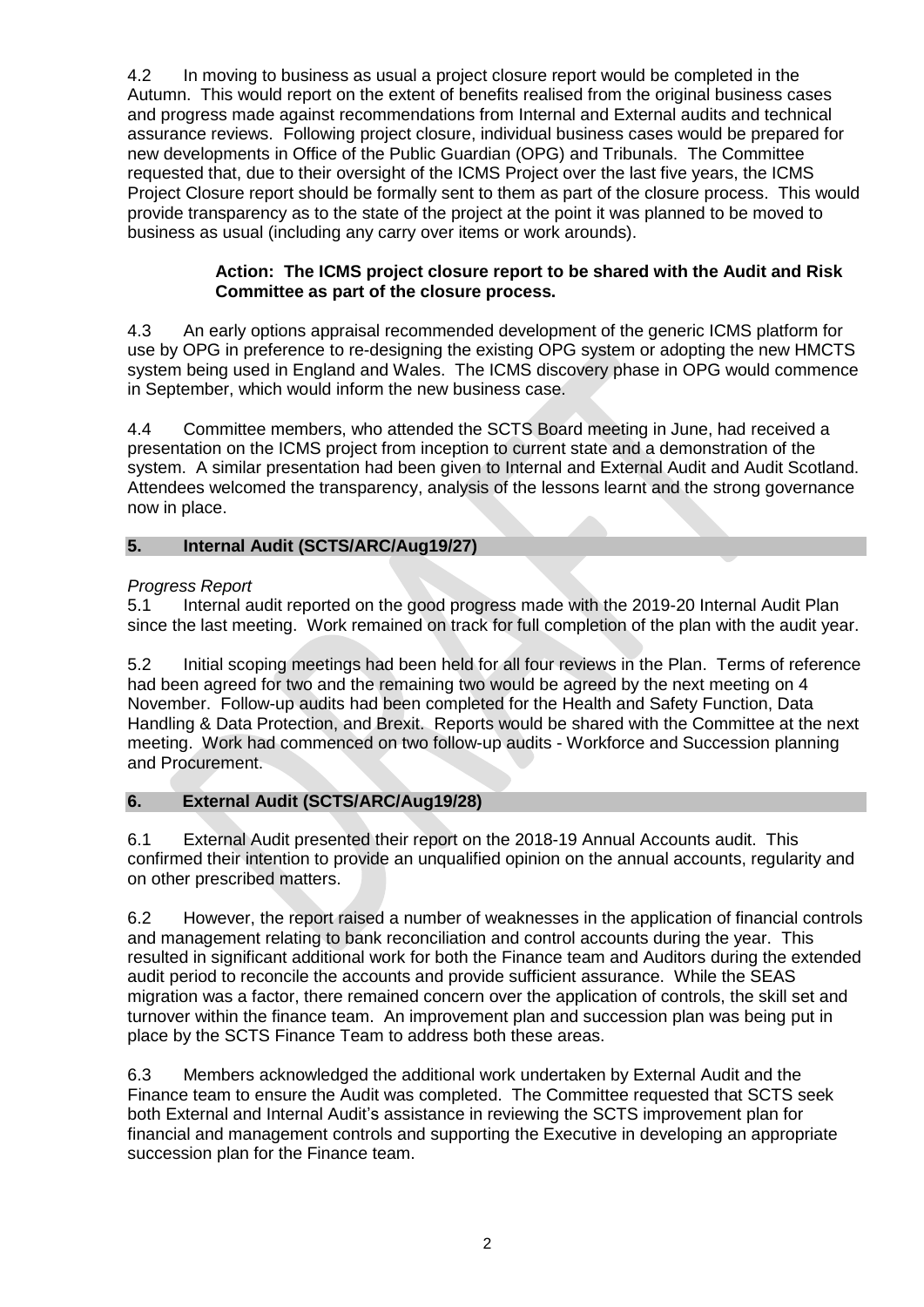6.4 The Committee recommended that an Internal Audit review of SCTS financial management controls should replace the planned audit of Learning and Development, shown on their plan for 2019-20. The scope of the Internal Audit review would be agreed with the SCTS Accountable Officer and shared with the Committee. The Committee also requested that the Chief Finance Officer provide a progress report at future meetings on the improvement plan and succession plan.

> **Action: Internal Audit to agree the scope of the SCTS financial management controls audit review with the Accountable Officer.**

> **Action: The Chief Finance Officer to provide the Committee with a progress report on the Finance improvement plan and succession plan.**

# **7. Directors Statement of Assurance (SCTS/ARC/Aug19/29)**

7.1 The Executive confirmed that Executive Directors had given the Accountable Officer written assurance that effective controls and safeguards operated within their respective spheres of control. As a result the Accountable Officer had received assurance that adequate controls were in operation across the organisation. No material control weaknesses had been identified and no specific mention had been made in the Governance Statement of any limitations in the assurances provided.

7.2 Following the finalisation of the External Audit report, additional assurance improvements had been added to the Financial Governance and controls to strengthen governance in this area going forward.

7.3 The Committee acknowledged that the Annual Assurance exercise had been completed and noted that the Accountable Officer had received assurance that controls were in place across the organisation.

# **8. Review of Final Accounts 2018-19 (SCTS/ARC/Aug19/30)**

8.1 The Committee reviewed the draft SCTS Annual Report and Accounts for 2018-19. They agreed that the key achievements during the last year had been reflected and that statutory reporting requirements and guidance had been met.

8.2 Members approved the final accounts, subject to minor amendments, and recommended that they be submitted to the SCTS Board for approval at their meeting on 19 August.

# **9. Draft ARC Annual Report to the SCTS Board (SCTS/ARC/Aug19/31)**

9.1 Members considered the final draft of the Audit and Risk Committee Annual Report to the SCTS Board. The report reflected the Committee's work during the last year and its priorities for the coming year. The report was approved subject to minor revisions suggested by members. The revisions would be incorporated by the Executive.

### **10. Corporate Risk Register (SCTS/ARC/Aug19/32)**

10.1 The Corporate Risk Register was reviewed. Members were generally content that the ongoing actions required were recorded appropriately.

### **10. Any Other Business**

10.1 None.